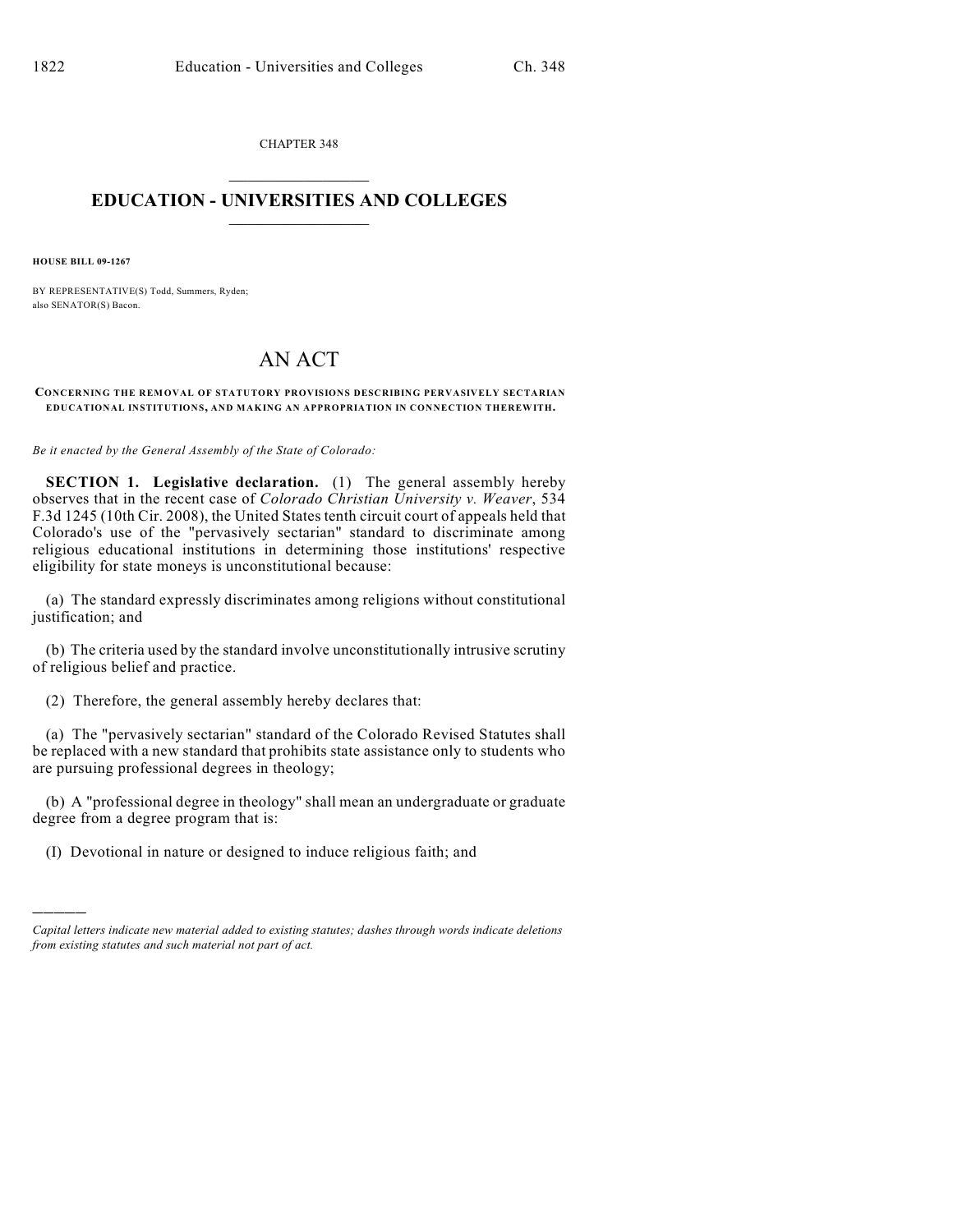(II) Offered by an institution as preparation for a career in the clergy;

(c) This new standard reflects the decision of the United States Supreme Court in *Locke v. Davey*, 540 U.S. 712 (U.S. 2004), and the provisions of section 7 of article IX of the state constitution.

**SECTION 2.** 23-3.3-101 (3) (d), Colorado Revised Statutes, is amended, and the said 23-3.3-101 is further amended BY THE ADDITION OF A NEW SUBSECTION, to read:

**23-3.3-101. Definitions.** As used in this article, unless the context otherwise requires:

(3) "Institution" means an educational institution operating in this state which meets all of the following:

(d) Is not a pervasively sectarian institution, pursuant to section 23-3.5-105, or theological institution or any branch program of an institution of higher education whose principal campus and facilities are located outside this state.

(3.7) "PROFESSIONAL DEGREE IN THEOLOGY" MEANS A CERTIFICATE SIGNIFYING A PERSON'S GRADUATION FROM A DEGREE PROGRAM THAT IS:

(a) DEVOTIONAL IN NATURE OR DESIGNED TO INDUCE RELIGIOUS FAITH; AND

(b) OFFERED BY AN INSTITUTION AS PREPARATION FOR A CAREER IN THE CLERGY.

**SECTION 3.** Part 1 of article 3.3 of title 23, Colorado Revised Statutes, is amended BY THE ADDITION OF A NEW SECTION to read:

**23-3.3-104. Assistance to professional theology students prohibited.** (1) THE POLICIES AND PROCEDURES ESTABLISHED BY THE COMMISSION PURSUANT TO SECTION 23-3.3-102 (3) SHALL INCLUDE:

(a) A PROHIBITION AGAINST THE AWARDING OF ANY FINANCIAL ASSISTANCE PURSUANT TO THIS ARTICLE TO A STUDENT WHO IS PURSUING A PROFESSIONAL DEGREE IN THEOLOGY; EXCEPT THAT THE PROHIBITION DESCRIBED IN THIS SECTION SHALL NOT APPLY TO FINANCIAL ASSISTANCE THAT IS AWARDED TO A STUDENT FROM A FEDERAL PROGRAM, INCLUDING BUT NOT LIMITED TO TITLE IV OF THE FEDERAL "HIGHER EDUCATION ACT OF 1965", 20 U.S.C. SEC. 1070, AS AMENDED; AND

(b) A REQUIREMENT THAT AN INSTITUTION OR NONPUBLIC INSTITUTION OF HIGHER EDUCATION THAT SEEKS TO AWARD FINANCIAL ASSISTANCE TO A STUDENT PURSUANT TO THIS ARTICLE CERTIFY THAT THE STUDENT IS NOT PURSUING A PROFESSIONAL DEGREE IN THEOLOGY.

**SECTION 4.** 23-3.5-102 (3) (b), Colorado Revised Statutes, is amended, and the said 23-3.5-102 is further amended BY THE ADDITION OF A NEW SUBSECTION, to read:

**23-3.5-102. Definitions.** As used in this article, unless the context otherwise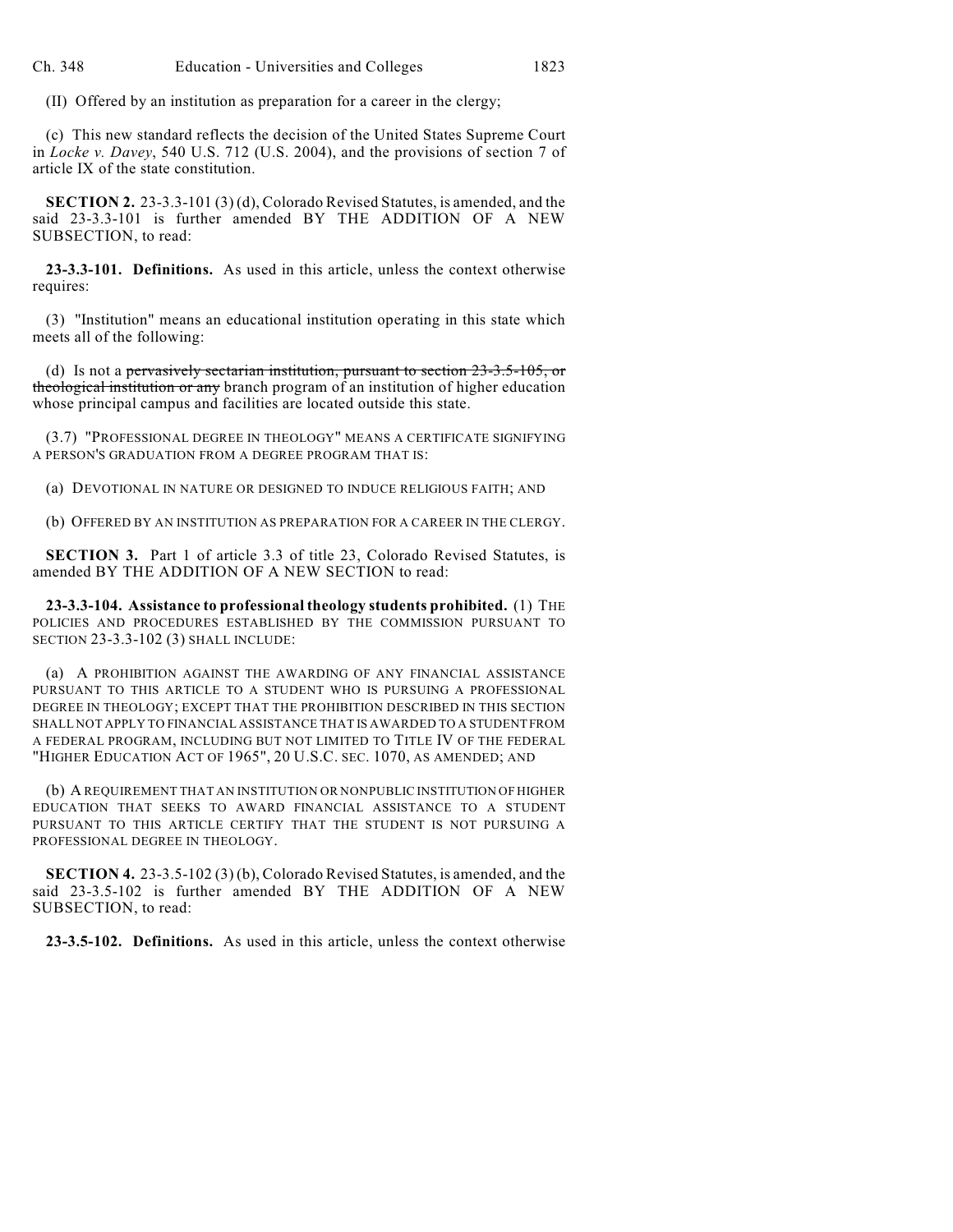requires:

(3) (b) The term "institution of higher education" does not include  $\frac{any}{ }$ pervasively sectarian or theological institution or any A branch program of an institution of higher education whose principal campus and facilities are located outside this state, unless the institution operating the branch program has received a certificate of approval from the private occupational school division in accordance with the provisions of article 59 of title 12, C.R.S.

(5) "PROFESSIONAL DEGREE IN THEOLOGY" MEANS A CERTIFICATE SIGNIFYING A PERSON'S GRADUATION FROM A DEGREE PROGRAM THAT IS:

(a) DEVOTIONAL IN NATURE OR DESIGNED TO INDUCE RELIGIOUS FAITH; AND

(b) OFFERED BY AN INSTITUTION AS PREPARATION FOR A CAREER IN THE CLERGY.

**SECTION 5.** Article 3.5 of title 23, Colorado Revised Statutes, is amended BY THE ADDITION OF A NEW SECTION to read:

**23-3.5-103.5. Assistance to professional theology students prohibited.** (1) THE GUIDELINES ESTABLISHED BY THE COMMISSION PURSUANT TO SECTION 23-3.5-103 (1) SHALL INCLUDE:

(a) A PROHIBITION AGAINST THE AWARDING OF ANY FINANCIAL ASSISTANCE PURSUANT TO THIS ARTICLE TO A STUDENT WHO IS PURSUING A PROFESSIONAL DEGREE IN THEOLOGY; EXCEPT THAT THE PROHIBITION DESCRIBED IN THIS SECTION SHALL NOT APPLY TO FINANCIAL ASSISTANCE THAT IS AWARDED TO A STUDENT FROM A FEDERAL PROGRAM, INCLUDING BUT NOT LIMITED TO TITLE IV OF THE FEDERAL "HIGHER EDUCATION ACT OF 1965", 20 U.S.C. SEC. 1070, AS AMENDED; AND

(b) A REQUIREMENT THAT AN INSTITUTION OR NONPUBLIC INSTITUTION OF HIGHER EDUCATION THAT SEEKS TO AWARD FINANCIAL ASSISTANCE TO A STUDENT PURSUANT TO THIS ARTICLE CERTIFY THAT THE STUDENT IS NOT PURSUING A PROFESSIONAL DEGREE IN THEOLOGY.

**SECTION 6.** 23-3.7-102 (3) (f), Colorado Revised Statutes, is amended, and the said 23-3.7-102 is further amended BY THE ADDITION OF A NEW SUBSECTION, to read:

**23-3.7-102. Definitions.** As used in this article, unless the context otherwise requires:

(3) "Nonpublic institution of higher education" means an institution of higher education operating in this state that:

(f) Is not a pervasively sectarian or theological institution or any branch program or campus of an institution of higher education whose principal campus and facilities are located outside this state, unless the institution operating the branch program has received a certificate of approval from the private occupational school division in accordance with the provisions of article 59 of title 12, C.R.S.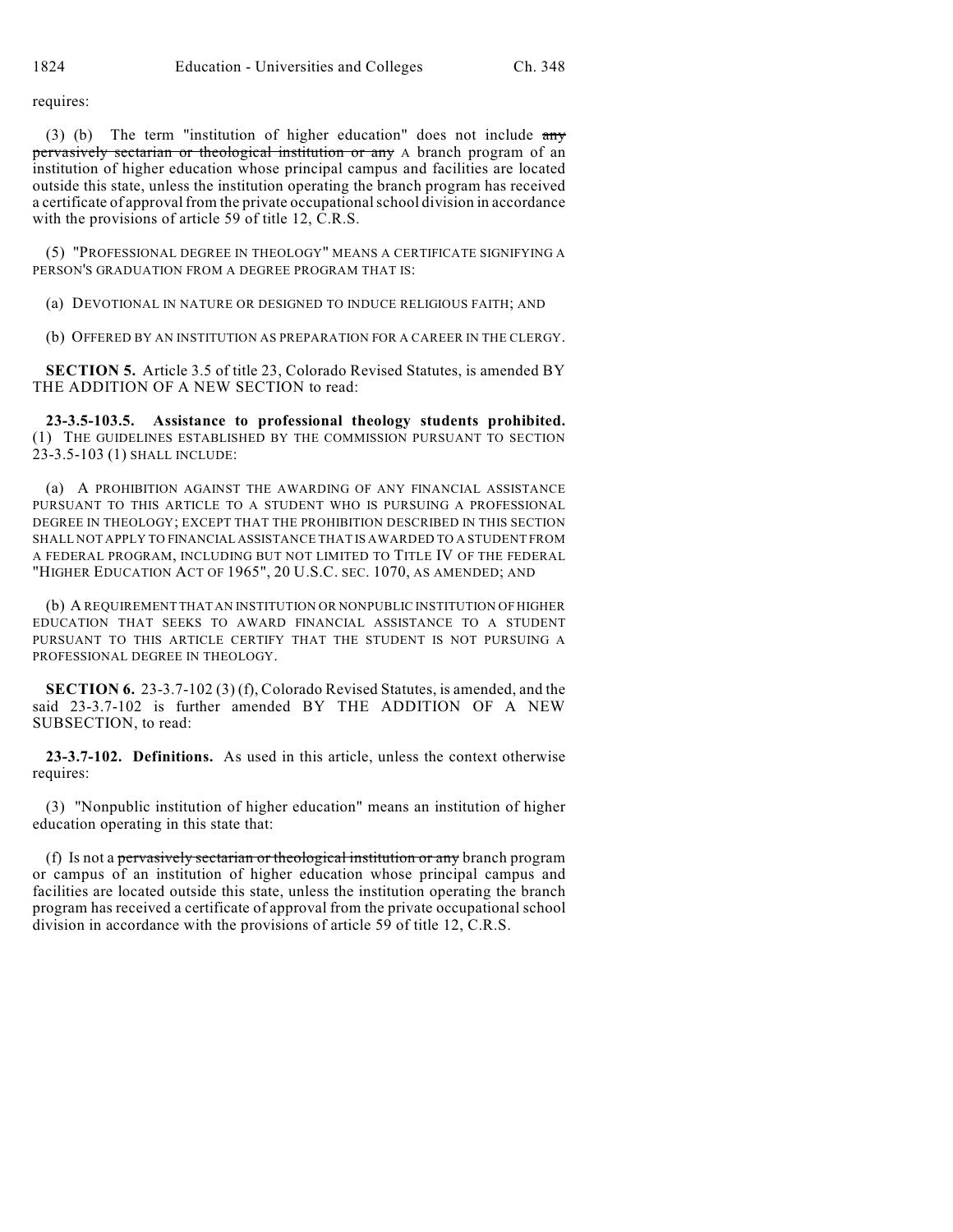(4) "PROFESSIONAL DEGREE IN THEOLOGY" MEANS A CERTIFICATE SIGNIFYING A PERSON'S GRADUATION FROM A DEGREE PROGRAM THAT IS:

(a) DEVOTIONAL IN NATURE OR DESIGNED TO INDUCE RELIGIOUS FAITH; AND

(b) OFFERED BY AN INSTITUTION AS PREPARATION FOR A CAREER IN THE CLERGY.

**SECTION 7.** 23-3.7-103 (2), Colorado Revised Statutes, is amended to read:

**23-3.7-103. Tuition assistance grant program - authorization administration.** (2) An in-state student may apply to an eligible nonpublic institution of higher education for a grant at any time after his OR HER acceptance by such nonpublic institution of higher education. The commission shall award grants, out of moneys in the fund created in section 23-3.7-107, for such students to such institutions in accordance with criteria established by the commission. In establishing this criteria the commission shall include, but not be limited to, the consideration of need and merit. THE CRITERIA SHALL ALSO INCLUDE:

(a) A PROHIBITION AGAINST THE AWARDING OF ANY FINANCIAL ASSISTANCE PURSUANT TO THIS ARTICLE TO A STUDENT WHO IS PURSUING A PROFESSIONAL DEGREE IN THEOLOGY; EXCEPT THAT THE PROHIBITION DESCRIBED IN THIS SECTION SHALL NOT APPLY TO FINANCIAL ASSISTANCE THAT IS AWARDED TO A STUDENT FROM A FEDERAL PROGRAM, INCLUDING BUT NOT LIMITED TO TITLE IV OF THE FEDERAL "HIGHER EDUCATION ACT OF 1965", 20 U.S.C. SEC. 1070, AS AMENDED; AND

(b) A REQUIREMENT THAT A NONPUBLIC INSTITUTION OF HIGHER EDUCATION THAT SEEKS TO AWARD FINANCIAL ASSISTANCE TO A STUDENT PURSUANT TO THIS ARTICLE CERTIFY THAT THE STUDENT IS NOT PURSUING A PROFESSIONAL DEGREE IN THEOLOGY.

**SECTION 8.** 23-18-102 (5) (a) (II) (C), Colorado Revised Statutes, is amended, and the said  $23-18-102$  (5) (a) (II) is further amended BY THE ADDITION OF A NEW SUB-SUBPARAGRAPH, to read:

**23-18-102. Definitions.** As used in this article, unless the context otherwise requires:

(5) (a) "Eligible undergraduate student" means:

(II) A student who is enrolled at a participating private institution of higher education and who:

(C) Demonstrates financial need through the student's eligibility for the federal Pell grant, or its successor program; and

(C.5) IS NOT PURSUING A PROFESSIONAL DEGREE IN THEOLOGY; AND

**SECTION 9.** 23-18-102 (9), Colorado Revised Statutes, is amended, and the said 23-18-102 is further amended BY THE ADDITION OF A NEW SUBSECTION, to read: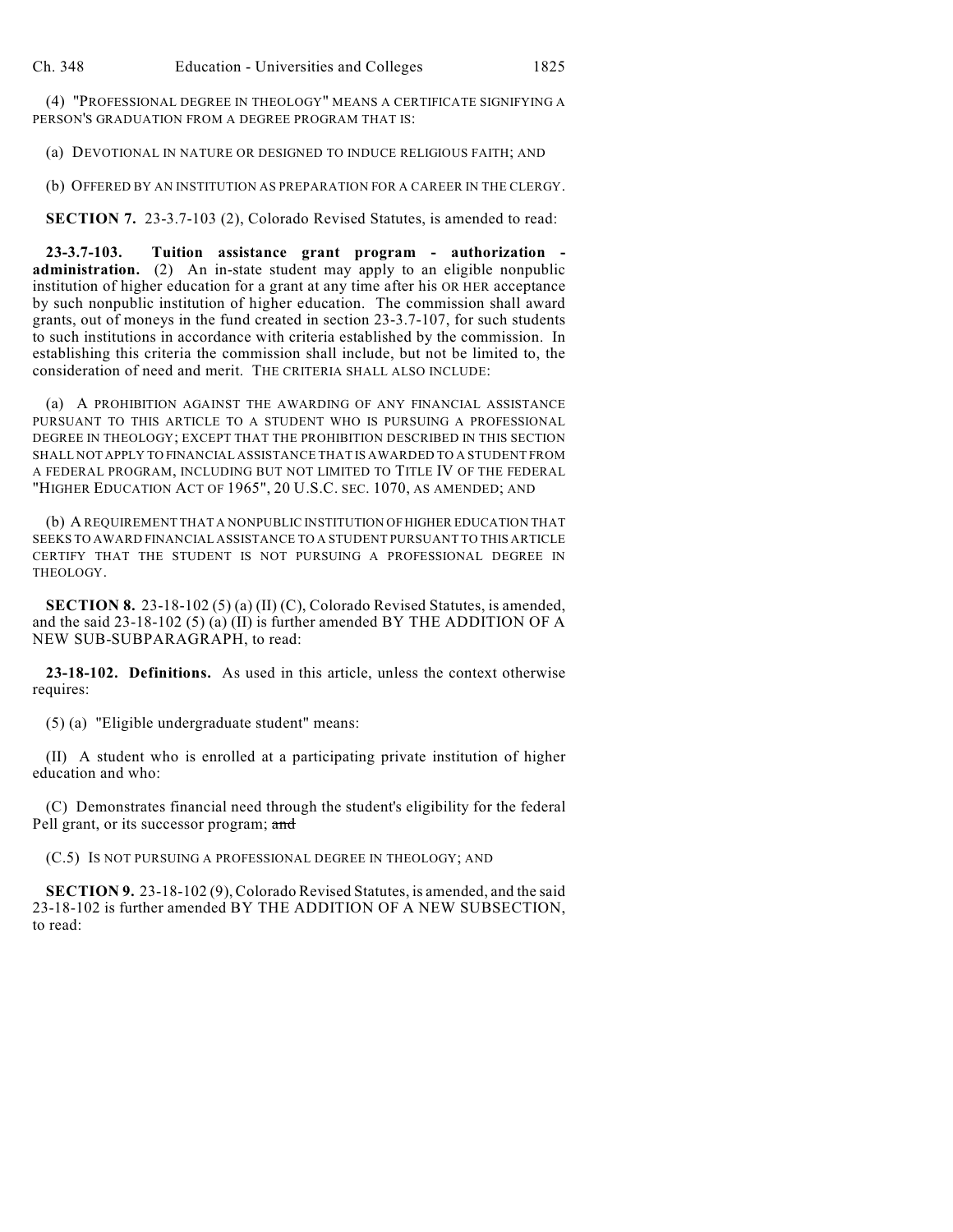**23-18-102. Definitions.** As used in this article, unless the context otherwise requires:

(9) "Private institution of higher education" means a not-for-profit college or university that is not pervasively sectarian and that maintains its primary place of business in the state of Colorado, that offers general baccalaureate degrees in arts and sciences, and that is institutionally accredited on the basis of an on-site review in Colorado by one of the six nationally recognized regional accrediting associations or by an accrediting agency determined by the commission to be appropriate to its educational purposes and programs.

(9.5) "PROFESSIONAL DEGREE IN THEOLOGY" MEANS A CERTIFICATE SIGNIFYING A PERSON'S GRADUATION FROM A DEGREE PROGRAM THAT IS:

(a) DEVOTIONAL IN NATURE OR DESIGNED TO INDUCE RELIGIOUS FAITH; AND

(b) OFFERED BY AN INSTITUTION AS PREPARATION FOR A CAREER IN THE CLERGY.

**SECTION 10.** 22-26-102 (1), Colorado Revised Statutes, is amended to read:

**22-26-102. Definitions.** As used in this article, unless the context otherwise requires:

(1) "Approved gifted and talented educational program" means a program for secondary school students, whether of an enrichment, acceleration, individualized instruction, or special grouping nature, that provides for educational opportunities commensurate with the abilities, achievements, or special needs of the gifted and talented students and which:

(a) Is approved by the board;

(b) Is offered by any private for-profit or nonprofit agency, organization, or institution approved by the department; AND

(c) Offers programs of short duration, the length of which is approved by the board.

(d) Is not operated by nor connected with any pervasively sectarian private for-profit or nonprofit agency, organization, or institution; and

(e) Offers a curriculum that is pervasively nonsectarian.

**SECTION 11.** 22-35-103 (2) (f), Colorado Revised Statutes, is amended to read:

**22-35-103. Definitions.** For the purposes of this article:

(2) "Nonpublic institution of higher education" means an institution of higher education operating in this state that:

(f) Is not a pervasively sectarian or theological institution or any branch program or campus of an institution of higher education whose principal campus and